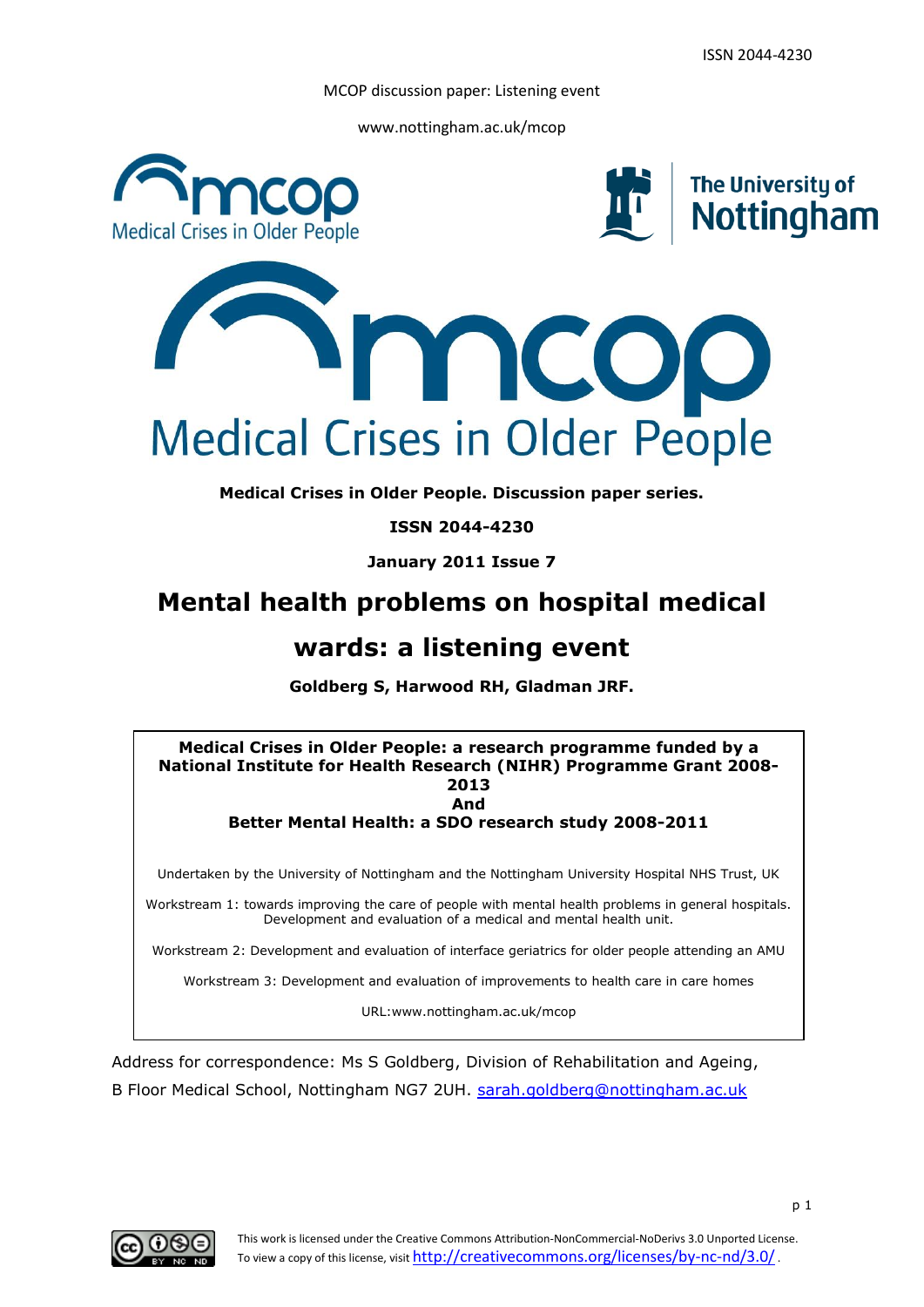www.nottingham.ac.uk/mcop





## **Abstract**

## *Introduction*

We wished to ascertain the views of those representing patients with dementia about their care in a general hospital, so that we could design services that are more personcentred.

#### *Method*

A "listening event" was undertaken to which carers of people with dementia, their representatives and staff from the hospital were invited to give their views.

#### *Results*

Large numbers of comment were elicited, and grouped according to themes: admission arrangements, discharge arrangements, care on the wards, transfers between wards and general comments. Overall the comments from carers were highly critical of hospital care.

#### *Discussion*

Many potential service developments arose from these results such as the provision of accommodation for the carers of people with dementia while in hospital and specific relatives" clinics. The process may help facilitate development of a more person-centred service in the hospital.

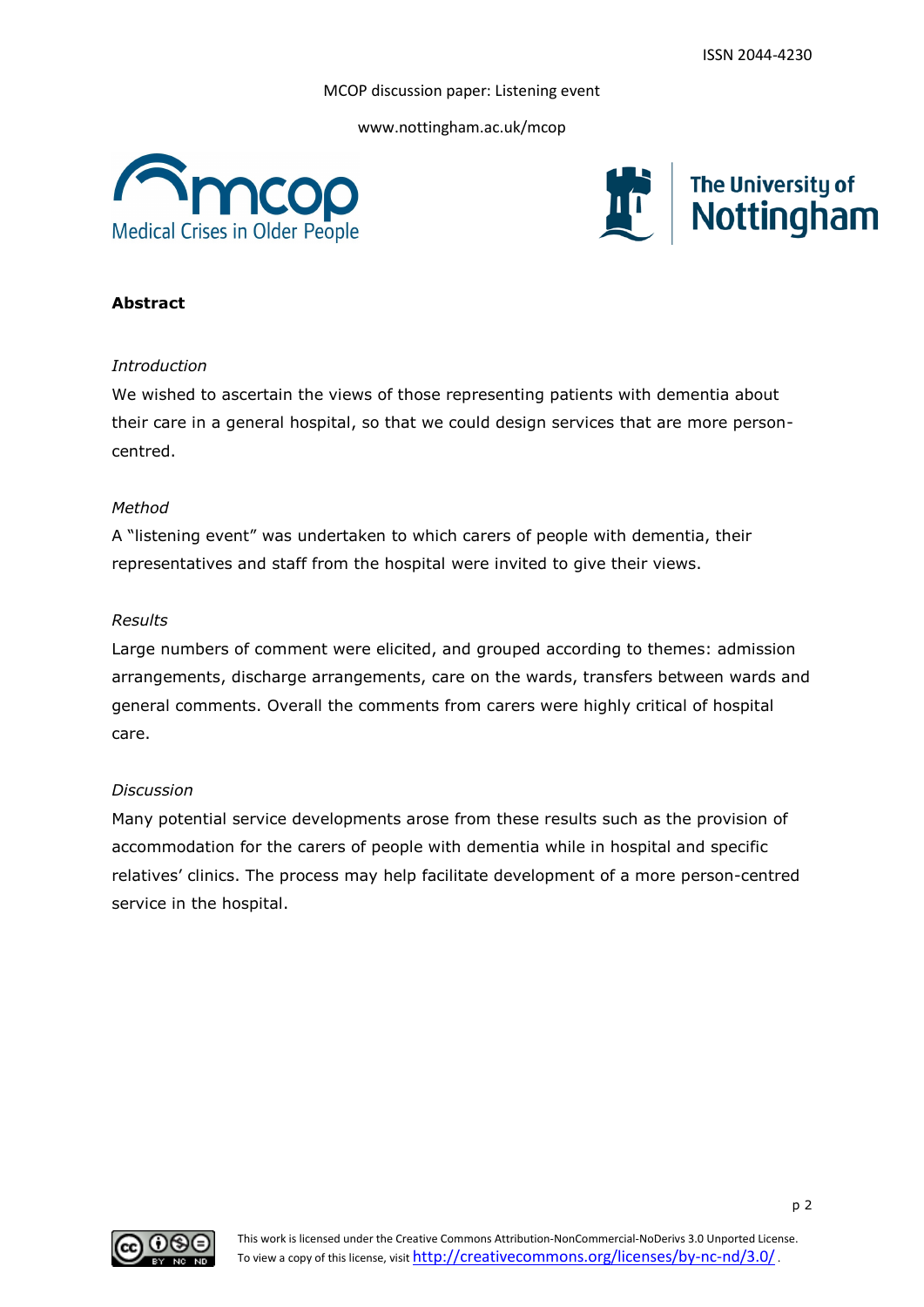www.nottingham.ac.uk/mcop





## **Introduction**

One work stream of the NHS NIHR Programme Grant "Medical Crises in Older People" concerned older people with mental health problems on general hospital wards. We wished to have patient and public involvement in this research and so we arranged a "listening event", aimed at ascertaining patient and carer experiences of admission to acute hospitals, and how care might be improved.

## **Method**

The event was co-hosted between the Nottingham Branch of the Alzheimer"s Society and Nottingham University Division of Rehabilitation and Ageing. The meeting heard presentations from the manager of the advice service at the Alzheimer"s Society, an Alzheimer"s Society advocate from Leicester, and the co-author of the National Dementia Strategy, but the main part of the meeting, reported here, was to elicit views.

Participants included carers of people with dementia, ward staff (mainly from the acute geriatric medical ward which was destined to become a specialist unit for confused older patients, the Medical and Mental Health Unit [1]), other NHS and social care professionals, staff representatives from the Alzheimer"s Society, representatives from Age Concern, nursing home staff and NUH management.

The "listening" part of the event brought participants into groups of 8-10 people for a 20 minute discussion. Groups were mixed, but participants to an extent segregated themselves, such that one of the groups predominantly comprised carers and another one predominantly comprised ward staff. Some people spoke both in their capacity as a professional and from experiences dealing with their own family members. There was a facilitator from the University of Nottingham, Department of Rehabilitation and Ageing for each group.

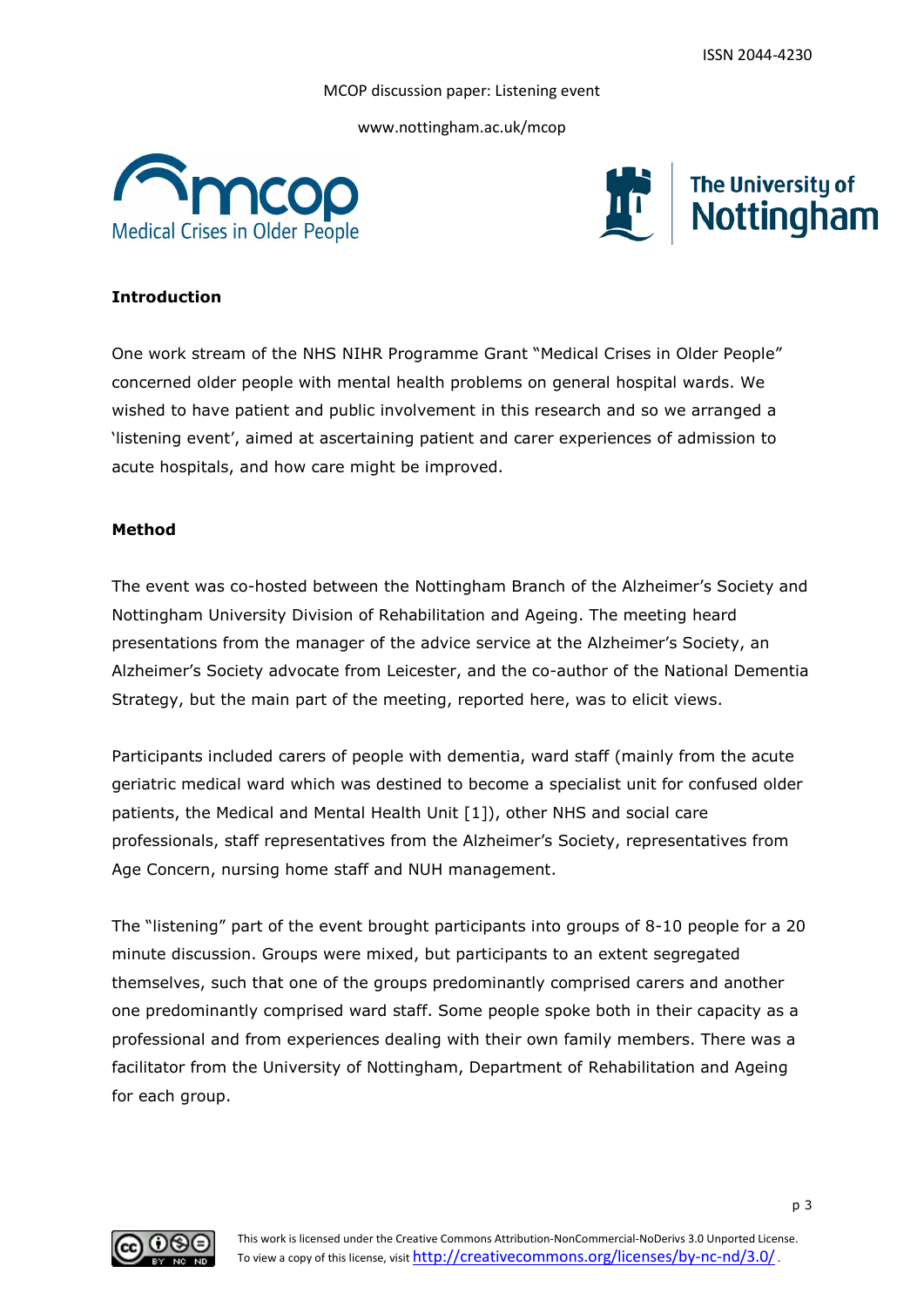www.nottingham.ac.uk/mcop





Groups were encouraged to speak freely, but were asked to concentrate on two of the following topics: admission arrangements; communication with family/carers; communication with other agencies; care on the wards, and discharge arrangements. The groups were asked to record their discussion on paper. At the end of the discussion, each group fed back their main point to the wider group. All comments arising from the discussion were collected. The opportunity was given to provide further or confidential comments by post, but no one took up this opportunity.

This report summarises comments recorded by the groups and reported by facilitators, sorted by general theme. Some comments were not elaborated upon at the time and minimal elaboration or justification to these comments has been undertaken by the authors. Some explanations to help a reader unfamiliar with the local health care setting are given and these are given as footnotes.

## **Results**

The comments recorded by groups were grouped into themes and are transcribed here.

## *Admission arrangements*

- More information needs to be sought by hospital staff from the patients' carers and the community services (e.g. community psychiatric nurses) who have a particular knowledge about the patients.
- Is the GP was the best person to contact about a patient with dementia?
- The appropriateness of some admissions of patients with dementia was questioned. Many people were understood to be admitted for a 'social sort out', which could be better dealt with by the community.
- Some admissions from nursing homes were considered inappropriate, and it was suggested that they might be "turned around" in the Emergency Department or admissions unit.
- The question was raised of whether some of these inappropriate admissions reflected a lack of respite care in the community.
- It would be useful to have outreach teams liaising with GPs about admissions.

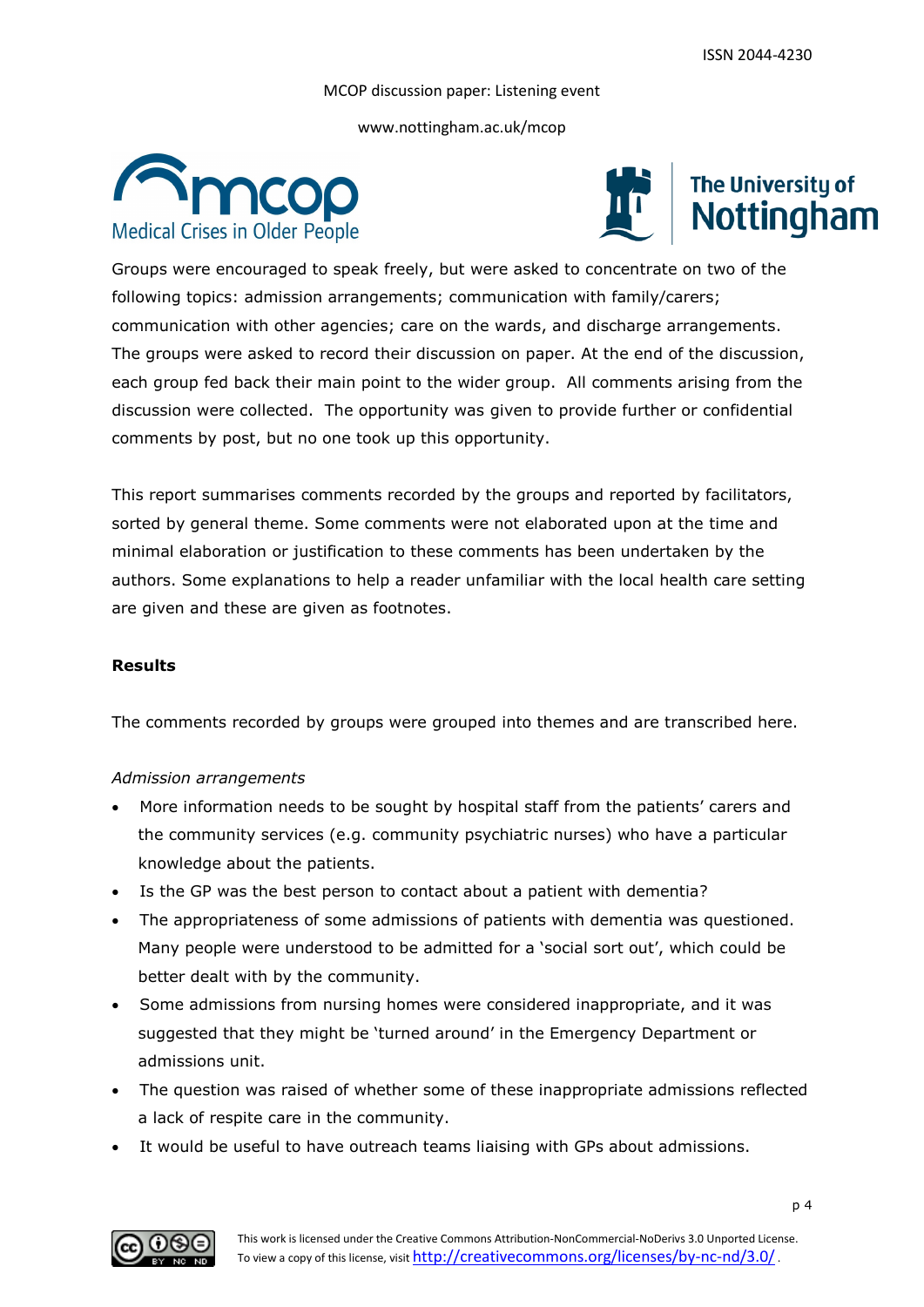www.nottingham.ac.uk/mcop





*Discharge arrangements*

- Concerns were raised about discharge arrangements for patients. Patients have been discharged in inappropriate clothing, without the correct equipment and without medication.
- It was felt that the discharge could be too quick.
- There may be no follow up or aftercare such as from community psychiatric nurses.
- Carers wanted to be included in the discharge planning process.
- Ward staff thought that some carers did not want to engage with the discharge planning, but wanted decisions made for them.
- Some patients had to wait too long in the discharge lounge before getting home<sup>1</sup>.
- Nursing home staff felt that insufficient information was given about the mental state and behaviour of the patient (such as confusion) on discharge. Some patients were reported to be agitated and upset when they returned to the nursing home, yet the staff might not have been forewarned.
- Following discharge, there needs to be a "contingency plan" or a plan for what to do in the event of a further health problem.
- Home visits were seen as a valuable part of the discharge process, but there were concerns about whether there would be enough resources for them.
- Staff with a specific role to co-ordinate hospital discharge were a possible solution to improve discharge planning.
- The hospital system and targets resulting in pressure on beds was raised as a reason for poor discharge planning.
- There needs to be longer discharge target dates for patients with confusion<sup>2</sup>.

## *Care on the wards*

- Both training and having time to put training into practice was considered very important on the ward.
- All staff need to ensure they keep up to date.

<sup>&</sup>lt;sup>2</sup> in local hospitals, it is increasingly routine for predicted dates of discharge to be estimated early in the course of a hospital stay – and these estimates may not take into account the effect of confusion upon discharge planning



**.** 

 $^{\rm 1}$  in the local hospital, patients due for discharge are sometimes moved to a discharge lounge while awaiting transport home, to free their bed a fee hours sooner than otherwise would have been possible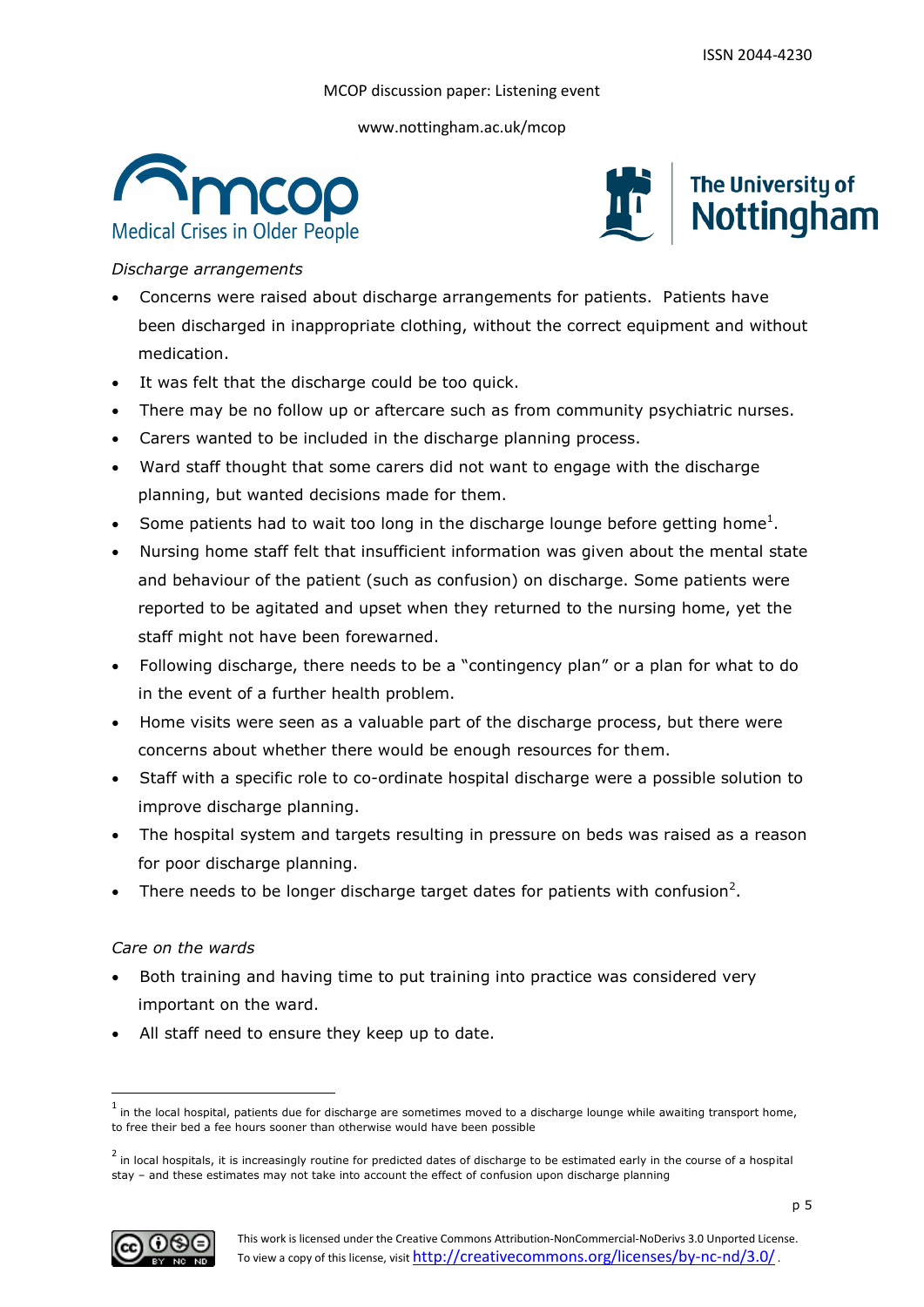www.nottingham.ac.uk/mcop





- One group recommended that ward staff do a four day distance learning course in dementia.
- More involvement of carers and families was thought necessary. Families who were willing could be used more by ward staff.
- Carers wanted to have discussions with practitioners before medical decisions were made for example, decisions about whether it is appropriate to give antibiotics where there is severe dementia.
- Carers wanted more information from the wards such as information packs, phone numbers, and names of key-workers.
- Carers wanted to be acknowledged as "experts" and share their skills even after the loss of their loved one
- Some carers felt that on some wards the attitudes of staff towards patients with dementia needed improving.
- Ward staff need to be more approachable.
- Carers sometimes felt unable to challenge poor practice.
- Carers disliked staff making assumptions about patients. Specifically staff should not assume that dementia is an inevitable process of old age, nor that it accounted for all problems that a patient with dementia was having.
- It was suggested that more nursing staff are needed on the wards, as staff are always 'in a rush'.
- Ward staff felt that the public do not understand what they have to put up with on the wards and how hard their work is.
- More advocates or dementia champions were recommended for improving care on the wards. Key workers were also a possible solution to improve care.
- More attention was needed towards basic needs of patients for example, promotion of dignity and basic nutritional needs.
- The ward environment was poor and confusing and side rooms were disliked.
- There is a lack of recognition of 'end of life' care for patients with dementia.
- There was a concern that good specialist psychiatric care does not transfer to medical wards.
- The visiting times were felt to be for the wards convenience not the visitors and wards were not person centred.
- There are insufficient chairs on the wards for visitors.

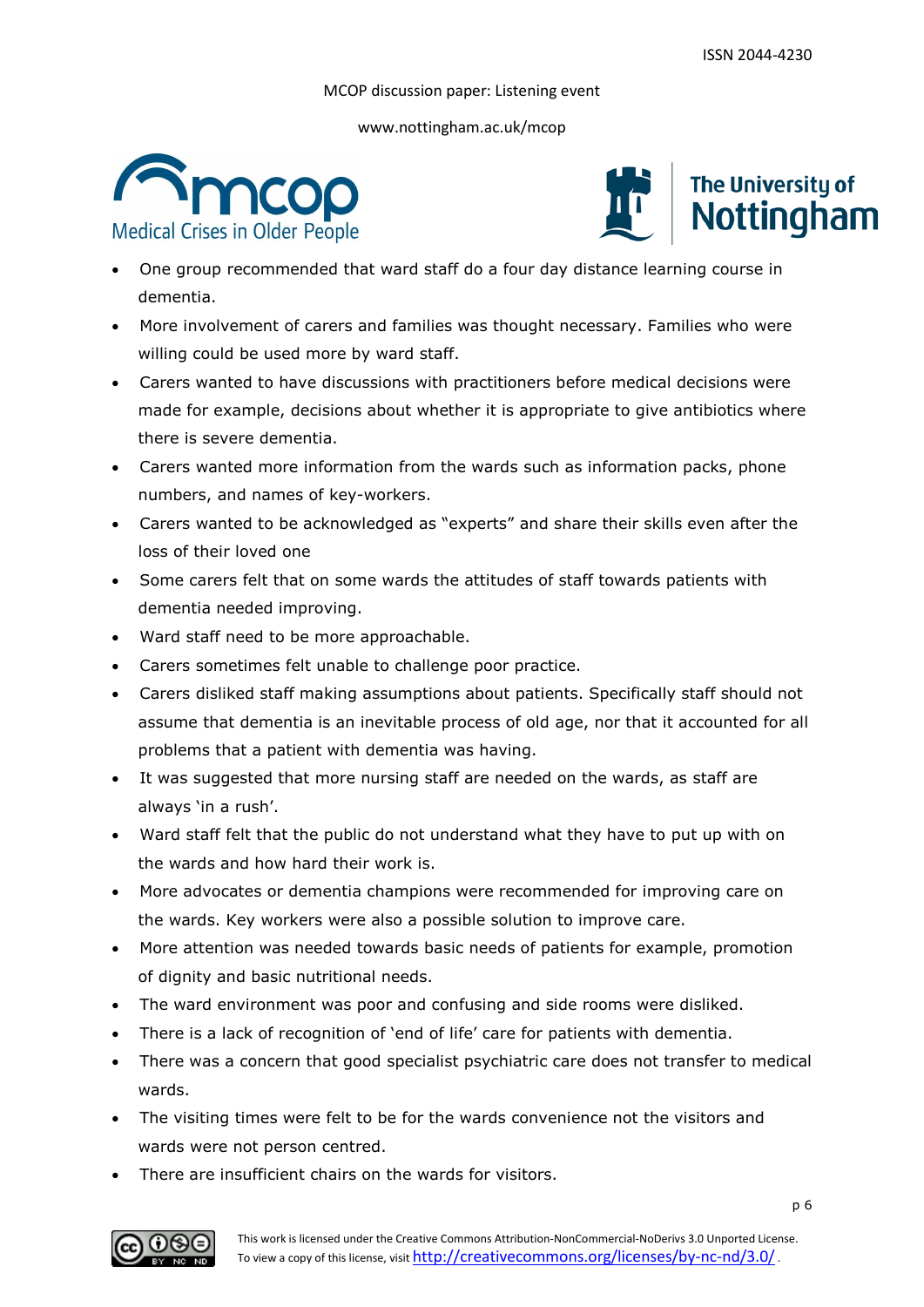www.nottingham.ac.uk/mcop





 Better facilities were needed for visitors. For example, there are no rooms available for the family of patients with dementia to stay in, but there are for families of children.

## *Transfers between wards*

- It would be better to avoid multiple moves of wards for people with dementia, such as moving directly from the Emergency Department to an appropriate ward.
- Transferring confused patients between wards should be avoided, particularly at night.
- There could be better communication between wards.
- There is no standardised approach between wards.

#### *General comments*

- There was a general mistrust of the formal complaints process within the hospital which was seen as "screenwashing" and deliberately time consuming in the hope that bereaved relatives would simply give up chasing the complaint. One carer is now taking legal advice and feels unable to grieve properly until this matter is dealt with.
- There is no named person allocated to a complaint case so a carer has to explain her case every time she phones to a different person. This compounds the frustration and the magnitude of the problem.
- There needs to be more hospital and public awareness of the issues of patients in hospital with dementia.

#### *Ward staff reaction*

As is evident from the content of the comments elicited by this process shown below, a highly critical view of hospital care was expressed by the patients and public present at this event.

The intention was to elicit carers' experiences and problems, and we anticipated the risk of alienating staff members who attended. However, one group of predominantly ward staff took great exception to proceedings, feeling a lack of understanding of the realities of ward nursing, generally unappreciated and 'got at'. It was pointed out that staff

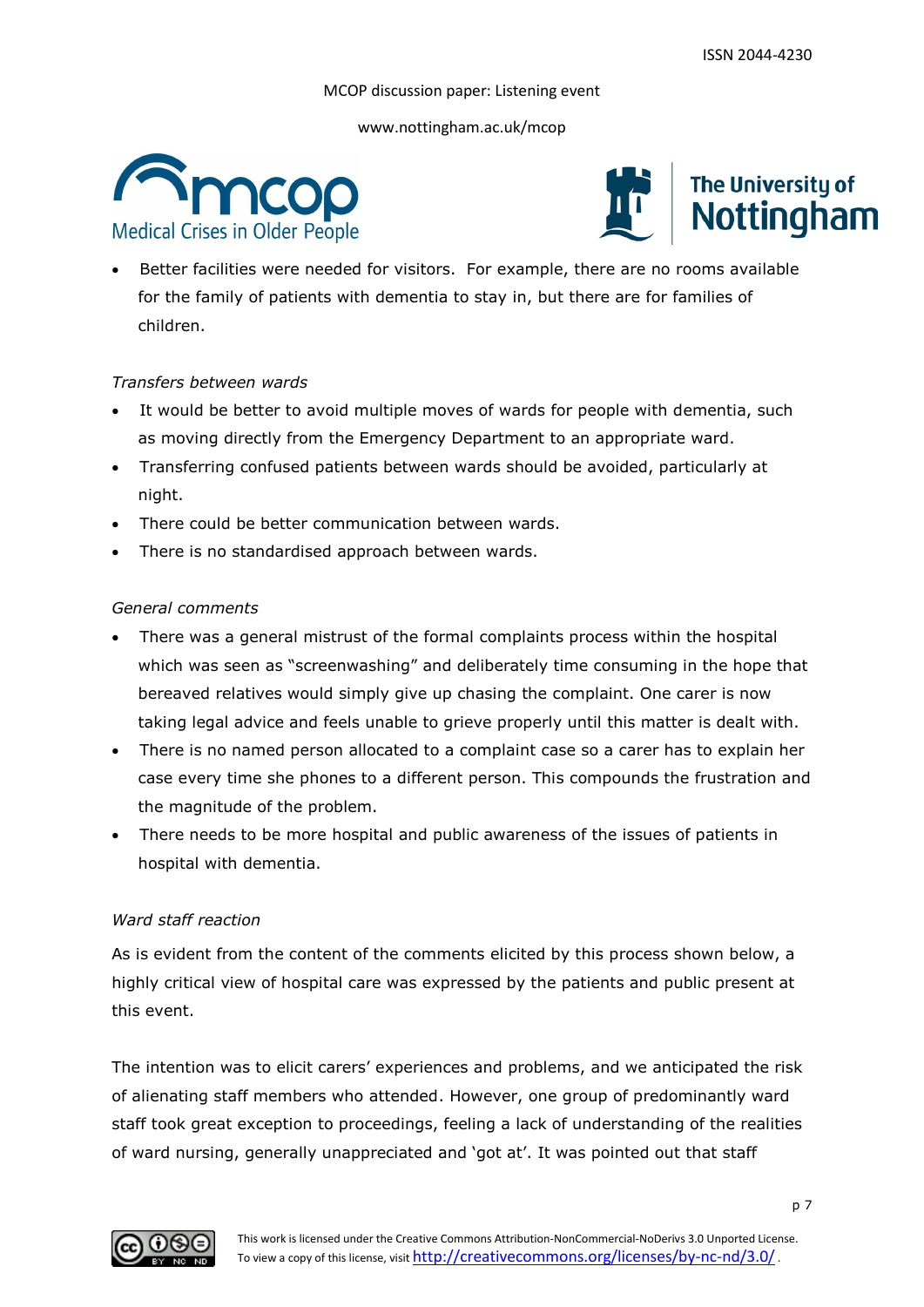www.nottingham.ac.uk/mcop





attending an event like this were likely to be those sympathetic to the problems, and (from their point of view) that most of the instances of poor care described were unlikely to have originated on an acute geriatric medical ward.

## **Discussion**

Despite the unhappiness of ward staff who felt that they were being accused or blamed for the failings of other parts of the hospital, the event was generally considered successful, and evaluation was mostly good. The meeting exposed considerable amounts of dissatisfaction with the hospital care of people with dementia particularly from the perspectives of carers.

The findings of an event such as this need careful interpretation. The staff who attended were already interested and knowledgeable about the topic, having come from a geriatric ward. The carers may have been those wishing to use this event to nurse particular grievances. In retrospect, if the main purpose was to move towards a usercentred service, the event could have been run to ensure that carers gave views and others simply listened, as it is now not clear whether some of the comments listed came from staff or carers. The findings of this event may be highly local in their relevance and may not be true in other settings. The findings may have been relevant for 2009, but may not now apply.

Nevertheless, it was helpful for ward staff to be aware of how negative some carers were of the hospital experiences of the people for whom they cared. We think that ward staff were somewhat taken aback. We suggest that one reason for this is the lack of frequent patient and public involvement in services in this hospital: if there had been more frequent dialogue then these comments might not have been so surprising to staff or perhaps so vehemently expressed by carers.

Furthermore, the event gave rise to a number of potential improvements to service that acknowledge these concerns. We suspect that some of these potential improvements

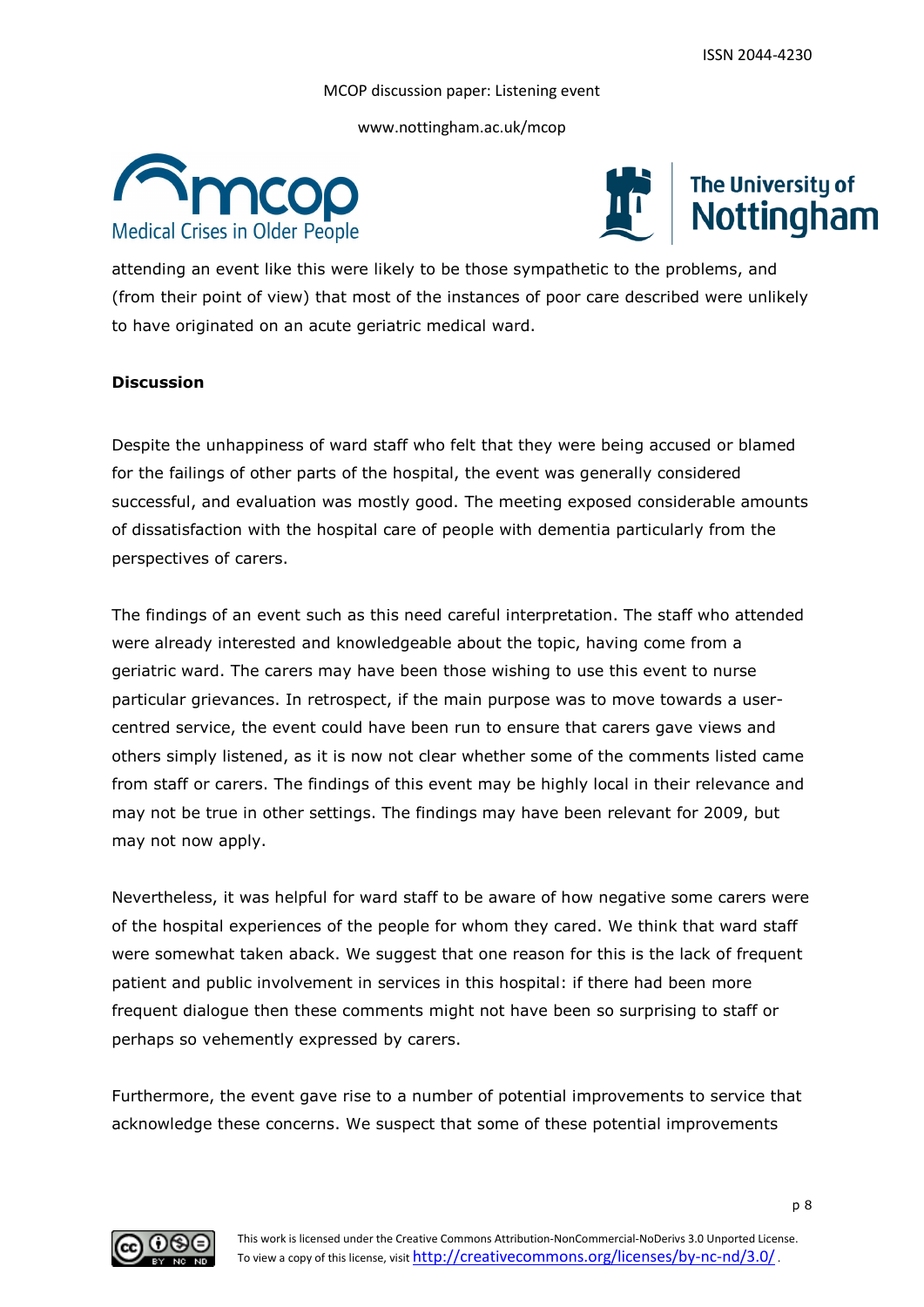www.nottingham.ac.uk/mcop





might be applicable in other settings. Examples of potential changes to the local service that arose from these comments include (and this list is far from exhaustive):

- The provision of accommodation for relatives / carers caring for people with dementia while in hospital. This could improve the likelihood of better communication between staff and carers, the convenience could enable carers to take an active part in caring
- Relative / carer clinics by appropriately trained staff such as mental health nurses or specialist doctors. These could improve information flow, manage expectations, and aid discharge planning
- Routine and real engagement of patients, carers and representatives in ward practice as part of a quality assurance, improvement and education programme
- Programme of staff education and development

It was beyond the scope of this exercise and the scope of this paper to establish if and how these changes could be implemented, or whether they would have the desired effects on patient and carer outcome and experience. However, the findings of this exercise were presented to the group responsible for the hospital's dementia strategy (its response to the challenges set by the National Dementia Strategy [2]). Some of the ideas identified by this exercise have been incorporated into the development of a specialist unit for older people with mental health problem in the hospital (the Medical and Mental Health Unit – MMHU) [1]. This demonstrates that there are means of responding to the findings of such events.

In summary, we suggest that this "listening event" was valuable. It demonstrated that valuable information could be obtained from the perspective or carers, such as the extent of their distress as well as prompting practical suggestions for improvement. We suspect that all too often this approach is not taken in many hospitals: in this case it was driven by a research team and not by the operational or even the patient and public involvement mechanisms of the hospital. We chose to publish our experience so that it might encourage others to try a similar exercise.